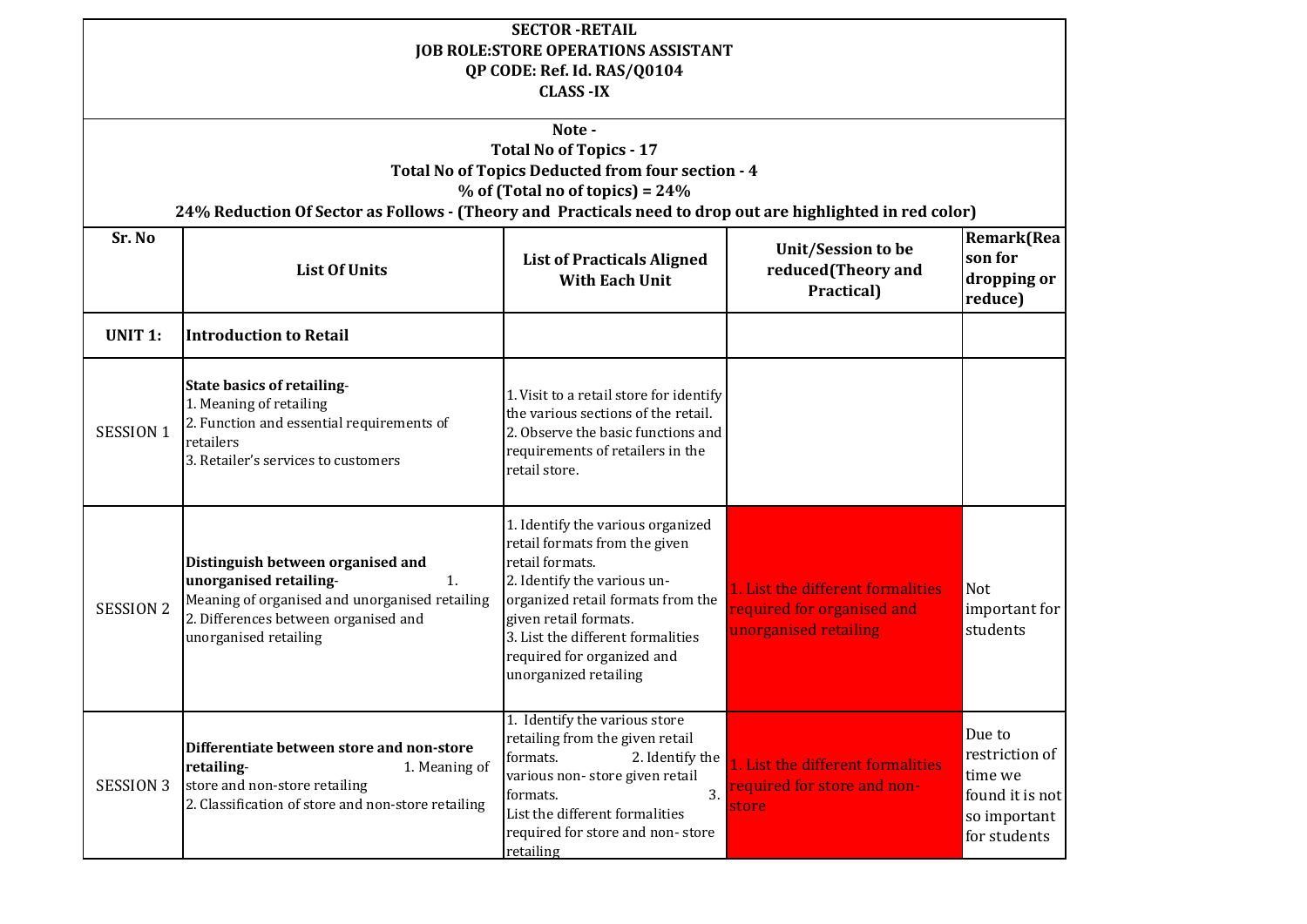| <b>SESSION 4</b> | <b>Identify Indian and global retailers-</b><br>1. Meaning of Indian and global retailers<br>2. Major player of Indian and global retailers                                                                                                                    | 1. Visit to Indian and Global retail<br>formats write observations and<br>prepare report.                                                                                                                                                                                | 1. Identify Indian and global<br>retailers-<br>A. Meaning of Indian and global<br>retailers.<br><b>B.Visit to Indian and Global</b><br>retail formats write<br>observations and prepare<br>report. | Due to<br>restriction of<br>time we<br>found it is not<br>so important<br>for students |
|------------------|----------------------------------------------------------------------------------------------------------------------------------------------------------------------------------------------------------------------------------------------------------------|--------------------------------------------------------------------------------------------------------------------------------------------------------------------------------------------------------------------------------------------------------------------------|----------------------------------------------------------------------------------------------------------------------------------------------------------------------------------------------------|----------------------------------------------------------------------------------------|
| <b>UNIT 2:</b>   | <b>Receiving and Storage of Goods</b>                                                                                                                                                                                                                          |                                                                                                                                                                                                                                                                          |                                                                                                                                                                                                    |                                                                                        |
| SESSION 1        | <b>Classify types of retail goods-</b><br>1. Meaning of goods.<br>2. Types of consumer goods<br>3. Give example of consumer and durable goods                                                                                                                  | 1. Chart out consumer goods<br>from given goods.<br>2. Practice the retail operations                                                                                                                                                                                    | 1. Give example of consumer and<br>durable goods, 2. Practice the<br>retail operations                                                                                                             | Due to<br>restriction of<br>time we<br>found it is not<br>so important<br>for students |
| <b>SESSION 2</b> | Select suitable procedure of receiving goods-<br>1. Describe the receiving procedure<br>2. Dispatching stock to stores<br>3. Refusal procedure of goods delivered<br>4. List out the various check points while<br>receiving goods                             | 1. Receive the goods in proper<br>manner.<br>2. Demonstrate the goods<br>receiving procedure.<br>3. Handle the dispatching<br>procedure.<br>4. Role play on process of refusal<br>of products.<br>5. Check the goods as per<br>requirements while receiving the<br>goods |                                                                                                                                                                                                    |                                                                                        |
| <b>SESSION 3</b> | Store the received goods in suitable places-<br>1. Meaning and need of storage of goods<br>2. Techniques of storage of goods<br>3. Precautions for storage of goods<br>4. Advantages of various storage techniques<br>5. Recording procedure of goods received | 1. Arrange the goods in<br>appropriate places.<br>2. Check the temperature as per<br>the nature of goods.<br>3. Follow all administrative<br>procedures while store the goods                                                                                            | 1. Advantages of various storage<br>techniques.<br>2. Check the temperature as per<br>the nature of goods                                                                                          | Due to<br>restriction of<br>time we<br>found it is not<br>so important<br>for students |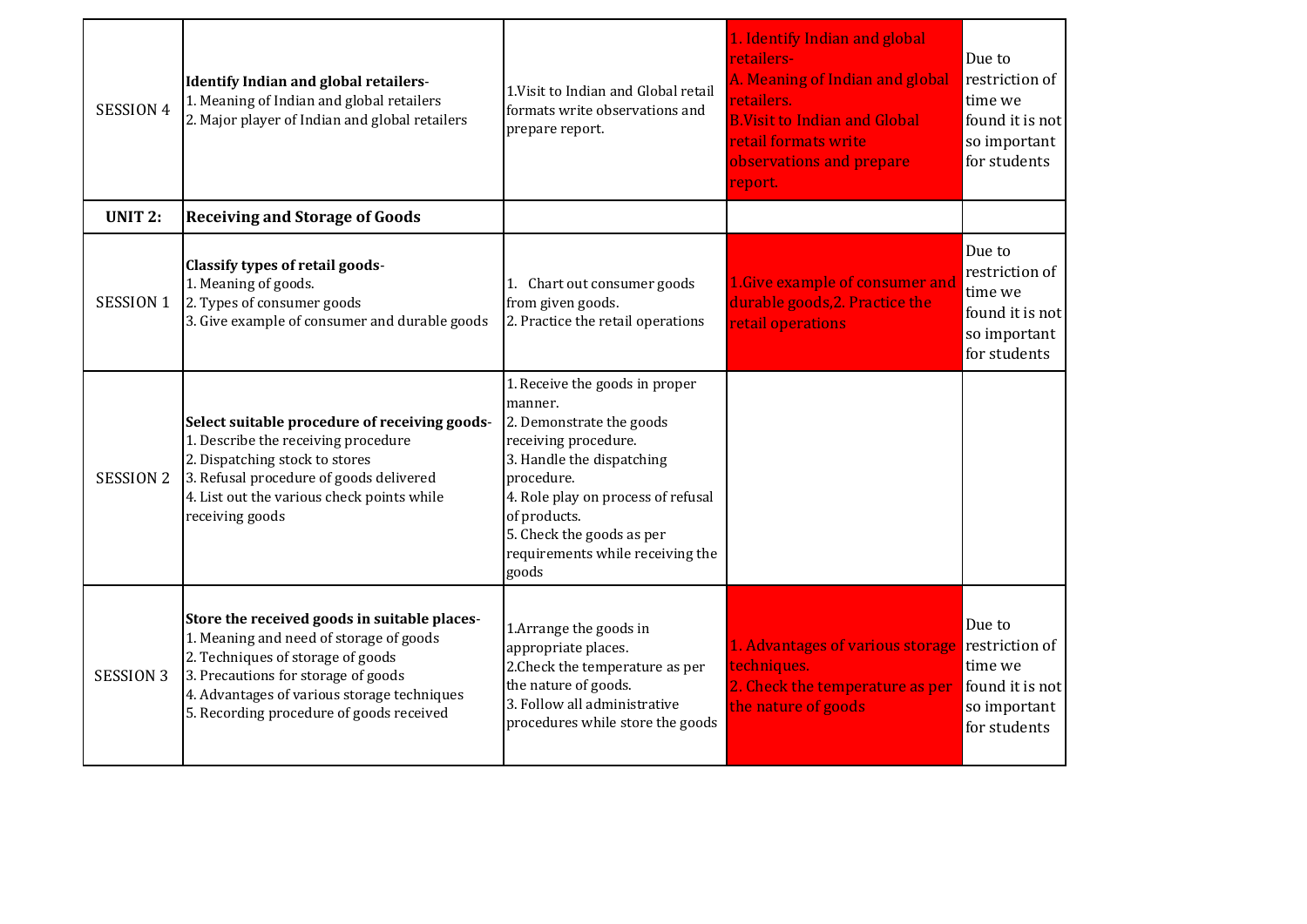| <b>SESSION 4</b> | Demonstrate the process of goods handling-<br>1. Importance of goods handling<br>2. Precautions to be taken while handling goods                                                    | 1.Handle the different types of<br>goods with suitable equipments.<br>2. List steps in goods management<br>process in a given situation                  |                                                                                                                                   |                                                                                        |
|------------------|-------------------------------------------------------------------------------------------------------------------------------------------------------------------------------------|----------------------------------------------------------------------------------------------------------------------------------------------------------|-----------------------------------------------------------------------------------------------------------------------------------|----------------------------------------------------------------------------------------|
| <b>SESSION 5</b> | Operate material handling equipments-<br>1. Name the types of material handling<br>equipments.<br>2. Factors affecting selection of equipments                                      | 1. Operate various types of<br>material handling equipments.<br>2. Manage material handling<br>services performed during<br>retailing process.           | 1. Factors affecting selection of<br>equipments.<br>2. Manage material handling<br>services performed during<br>retailing process | Due to<br>restriction of<br>time we<br>found it is not<br>so important<br>for students |
| <b>UNIT3</b>     | <b>Stock Levels in Storage</b>                                                                                                                                                      |                                                                                                                                                          |                                                                                                                                   |                                                                                        |
| <b>SESSION 1</b> | Identify stock level and maintain proper<br>levels in retail store-<br>1. Meaning of time.<br>stock level<br>2. Types of stock levels<br>3. Need for managing stock level in retail | 1. Check the stock levels time to<br>2. Identify the un-sale stocks &<br>find out expire date.<br>3. Maintain stock levels and<br>prepare stock records. |                                                                                                                                   |                                                                                        |
| <b>SESSION 2</b> | List the documents required for stock<br>handling-<br>1.<br>Documents for stock receiving<br>2. Procedure for checking stock levels<br>3. Reporting deviations                      | 1. Prepare a list of documents<br>required for stock handling.<br>2. Check the stock levels and<br>report in proper way.                                 | <b>1. Reporting deviations</b>                                                                                                    | Due to<br>restriction of<br>time we<br>found it is not<br>so important<br>for students |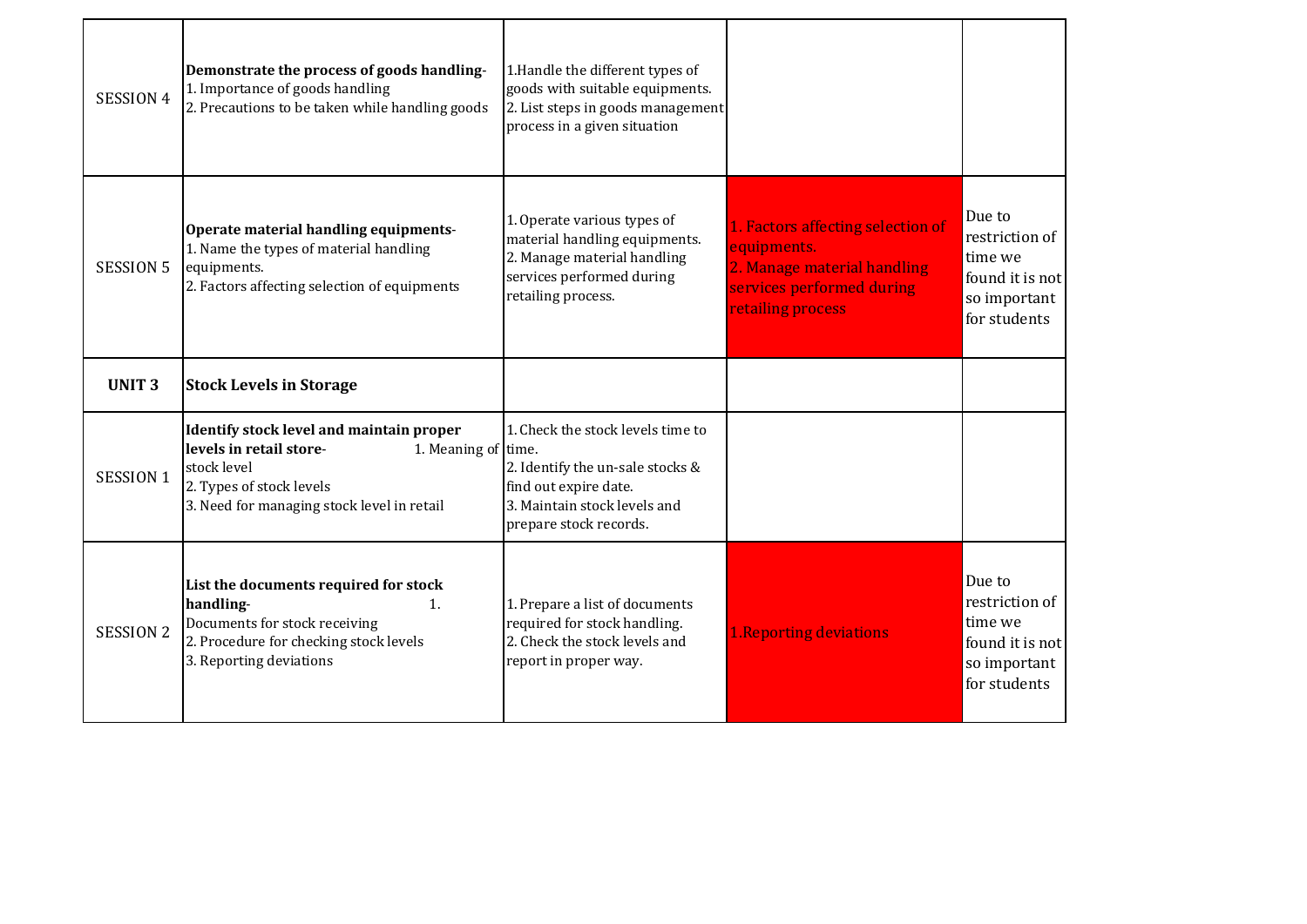| <b>SESSION 3</b>  | Select appropriate storage space-<br>1. Concept of floor plan<br>2. Allocation of space<br>3. Types of space<br>4. Shortage storage space                                                                                                                                                                        | 1. Prepare the floor plan.<br>2. Allocate space.<br>3. Handle problems in shortage of<br>space                                                                                                                     | 1.Shortage storage space                                                                                                                 | Due to<br>restriction of<br>time we<br>found it is not<br>so important<br>for students |
|-------------------|------------------------------------------------------------------------------------------------------------------------------------------------------------------------------------------------------------------------------------------------------------------------------------------------------------------|--------------------------------------------------------------------------------------------------------------------------------------------------------------------------------------------------------------------|------------------------------------------------------------------------------------------------------------------------------------------|----------------------------------------------------------------------------------------|
| SESSION 4         | State various types of material handling<br>equipment.-<br>1. Meaning of<br>handling equipment<br>2. Factors affecting selection of equipments.<br>3. Types of handling equipment in retail store<br>4. Functions of the handling equipment in retail<br>store                                                   | 1. State the factors for designing<br>the material handling system.<br>2. Operate various material<br>handling equipments.<br>3. Handle material handling<br>services performed during<br>retailing process.       | 1. Functions of the handling<br>equipment in retail store.<br>2. Handle material handling<br>services performed during retail<br>process | Due to<br>restriction of<br>time we<br>found it is not<br>so important<br>for students |
| UNIT <sub>4</sub> | <b>Customer Service</b>                                                                                                                                                                                                                                                                                          |                                                                                                                                                                                                                    |                                                                                                                                          |                                                                                        |
| <b>SESSION 1</b>  | Explain customer needs and customer service 1. Differentiate between<br>1. Meaning of consumer and customer<br>2. Basic needs of the customer at retail outlet<br>3. Customer service concepts<br>4. Role of customer service in retail<br>5. Elements of customer services<br>6. Advantages of customer service | consumer and customer with case<br>2. Perform<br>study.<br>customer service at retail store as<br>per customer need.<br>3.<br>Role play on customer service<br>given by trainee associate in a<br>given situation. |                                                                                                                                          |                                                                                        |
| <b>SESSION 2</b>  | Describe effective customer service-<br>1. Effective customer servicecustomers rapport<br>2. Dealing effectively with customer at retail<br>outlet<br>3. Effective ways to build                                                                                                                                 | 1. Estimate customer behaviour.<br>2. Convince the customers with<br>good presentation skills                                                                                                                      | 1. Dealing effectively with<br>customer at retail outlet.<br>2. Estimate customer behaviour.                                             | Due to<br>restriction of<br>time we<br>found it is not<br>so important<br>for students |